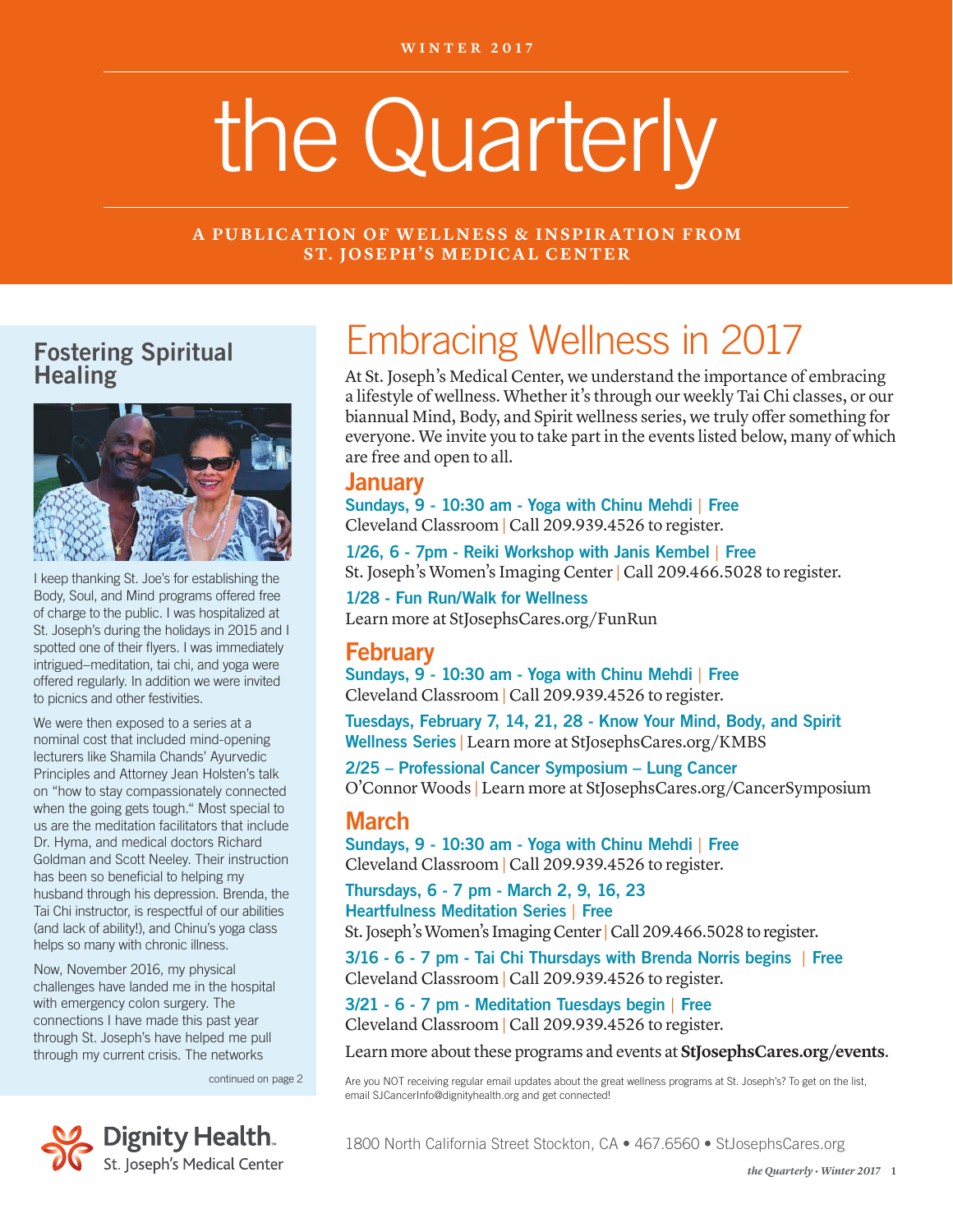#### Fostering Spiritual Healing, *continued*

of "healers" that have come into our lives through St. Joseph's have fostered my own spiritual energies. The Reiki volunteers have brought me relaxation and more; I've been exposed to Hindu Meditation with Dr. Nakka; Linda Potter's Guided Meditations have taught me my thoughts influence my present experience; and the Eucharistic Ministers who pray with me daily and administer Holy Communion are all there for me.

I am so thankful I picked up a flyer at St. Joseph's and made the decision to "check it out." My husband and I are grateful for the efforts St. Joseph's puts into bringing to the Stockton community the love, harmony, and caring spirit it so desperately needs. Our lives are forever changed.

Thank you,

Shirley and Ty Brinson-Orndorff tyshirley@sbcglobal.net

# You do the healing, we'll do the rest.

St. Joseph's Patient Navigators are here for you. We understand how a diagnosis of a serious health condition can change your life in an instant. Whether you're dealing with cancer, a heart condition, diabetes or joint pain, our compassionate Patient Navigators are here to help guide you to resources to assist you in your treatment and recovery. To learn more about this free service or to speak with a patient navigator, call us today, or visit StJosephsCares.org/Navigator.

Cancer Navigator 939.4526 Heart Navigator 467.6540 Diabetes Navigator 944.8355 Orthopedics Navigator 939.4517 Stroke Navigator 939.4576

# Know Your **Mind, Body** & Spirit Community Wellness Series

#### The Doctors are in...

#### Tuesdays – February 7, 14, 21, 28 6:30-8:30 pm | \$20 for the series

#### **In this 4-week series you will:**

- Learn about digestive and colon health
- Understand Love and Wisdom
- Gain information on the interactions between prescription drugs, herbs, and supplements
- Appreciate the relationship of finding inner peace through the cultivation of compassion for yourself and others

Classes are held in the Auditorium at St. Joseph's Medical Center. For more information call **209.939.4526** or email **SJCancerInfo@DignityHealth.org**, or visit **StJosephsCares.org/KMBS**.

# Kids Taking a Stand

The annual "Kids Taking a Stand" lemonade stand began in 2007 with three local children raising \$109 for St. Joseph's Cancer Institute. This year, more than 50 kids participated alongside their families and raised \$25,000 to help make the cancer journey a bit easier for local patients.

If you'd like to take a stand and donate to help St. Joseph's continue its healing mission in mind, body and spirit, please visit StJosephsCares.org/Foundation or call St. Joseph's Foundation at **209.467.6347**.





#### Volunteers Needed for Friends of Seniors Program

St. Joseph's Friends of Seniors Program offers free assistance to seniors aged 60 or older who live at home, to help them maintain their independence, dignity and quality of life. Volunteers help with transportation to medical appointments, shopping and errands, as well as friendly visiting. If you enjoy spending time with seniors and have a genuine concern for the challenges seniors face, please call 209.461.5112 to learn how you can become a Friends of Seniors volunteer.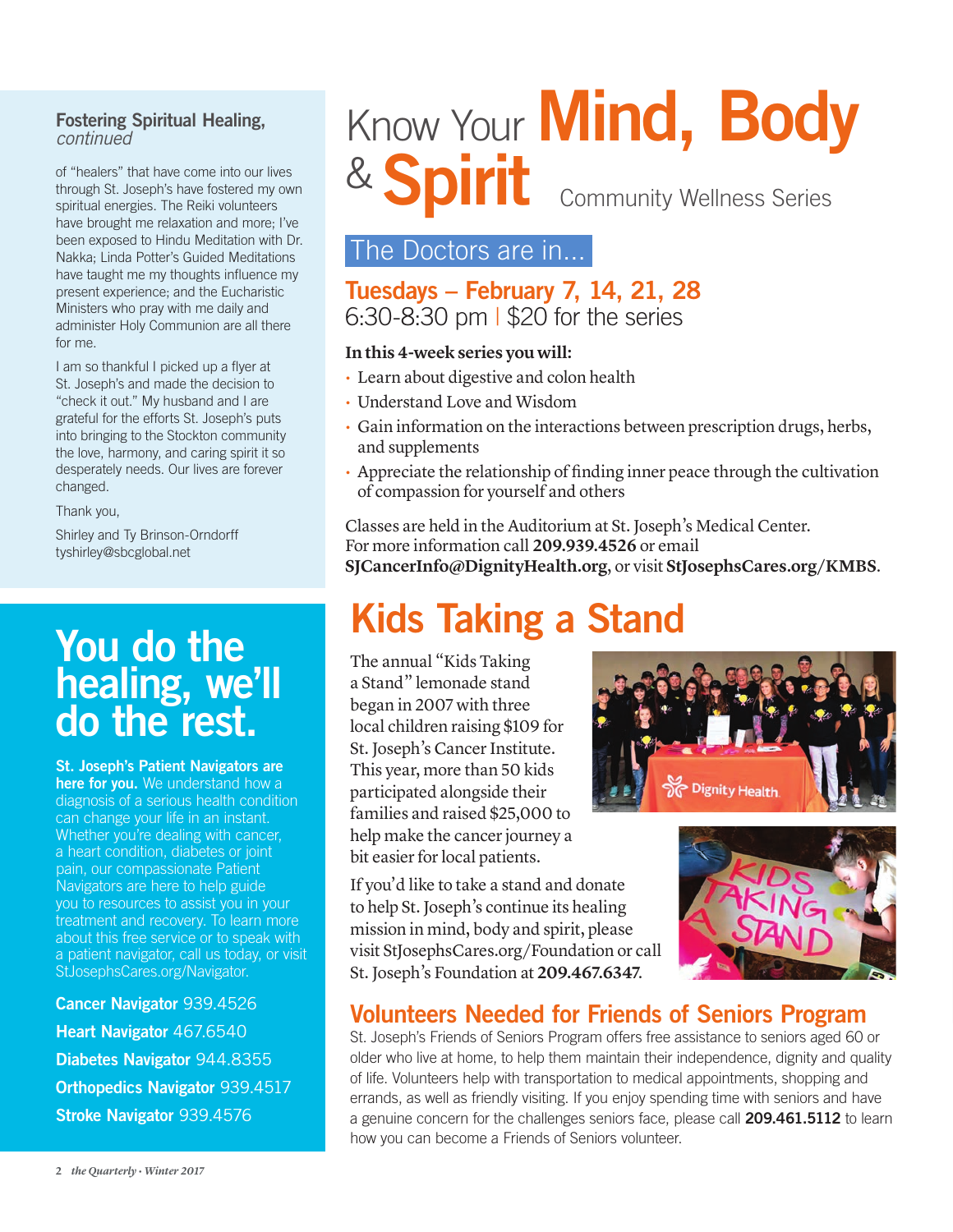# Saving Skyler

## St. Joseph's ER Expansion Project: Your Support Makes a Difference

As a mother of an active 17 month-old girl, I was always on high alert. Imagine my surprise when my daughter, Skyler, began coughing and having difficulty breathing for no apparent reason. In a short matter of time, she was gasping for air.

I knew I needed to get her help…fast. Instinctively, I took Skyler straight to the emergency room at St. Joseph's Medical Center.

Skyler had inhaled an almond into her lung. A chest x-ray revealed her left lung had collapsed. Dr. Omar intubated Skyler and made arrangements to fly her to Oakland Children's Hospital where they successfully removed the almond from her lung. A few days later, Skyler was back at home and on her way to a full recovery.

The St. Joseph's Medical Center team rallied around Skyler and our family with incredible kindness and compassion. I am truly grateful to all who played a part in saving her life, including Dr. Omar, the nurses, respiratory therapists, radiology technicians, and many others.



"I hope our future holds only blue skies, but when moments arise that don't fit our 'happily ever after,' I'm thankful St. Joseph's is so close to home." – Skyler's mom, Charity

Today, Skyler is doing great. She will soon celebrate her third birthday. Skyler loves her "Dolly," playing dress up, and fighting with her two older brothers.

St. Joseph's has a long legacy of growing with the community and delivering quality health care, and has been our family's hospital for five generations. But now, there is a problem. Our community has grown too large and more sick and vulnerable—for an emergency room the size of St. Joseph's.

Please make a generous gift to support St. Joseph's Emergency Room expansion today. You can make your gift in the enclosed envelope or online at **StJosephsCares.org/ERExpansion**.

Sincerely,

Charity Miraflor – *Grateful Patient and Mother*

### Free Exercise Program for those dealing with cancer or diabetes

St. Joseph's Medical Center offers free medically-supervised exercise programs especially tailored for cancer and diabetes patients. Each patient will be given a safe activity program suited to his or her abilities. The 10-week program has been shown to improve endurance, reduce fatigue, and improve overall strength in participants. This highly personalized program, staffed by an exercise physiologist and physical therapist meets for 60 minutes twice a week at St. Joseph's. For more information, please contact St. Joseph's Rehabilitation Services at **209.467.6365**.

#### Cancer Support Group Information

A variety of Cancer Support and Education groups meet at St. Joseph's. For meeting dates and times call the Cancer Navigator at 209.939.4526 or go to StJosephsCares.org/Cancer

#### Special Thanks to Our Donors

It is the generous support of our donors that enables us to offer many of our services and programs free of charge. If you are interested in making a donation, contact St. Joseph's Foundation at 209.467.6347 or use the enclosed envelope.